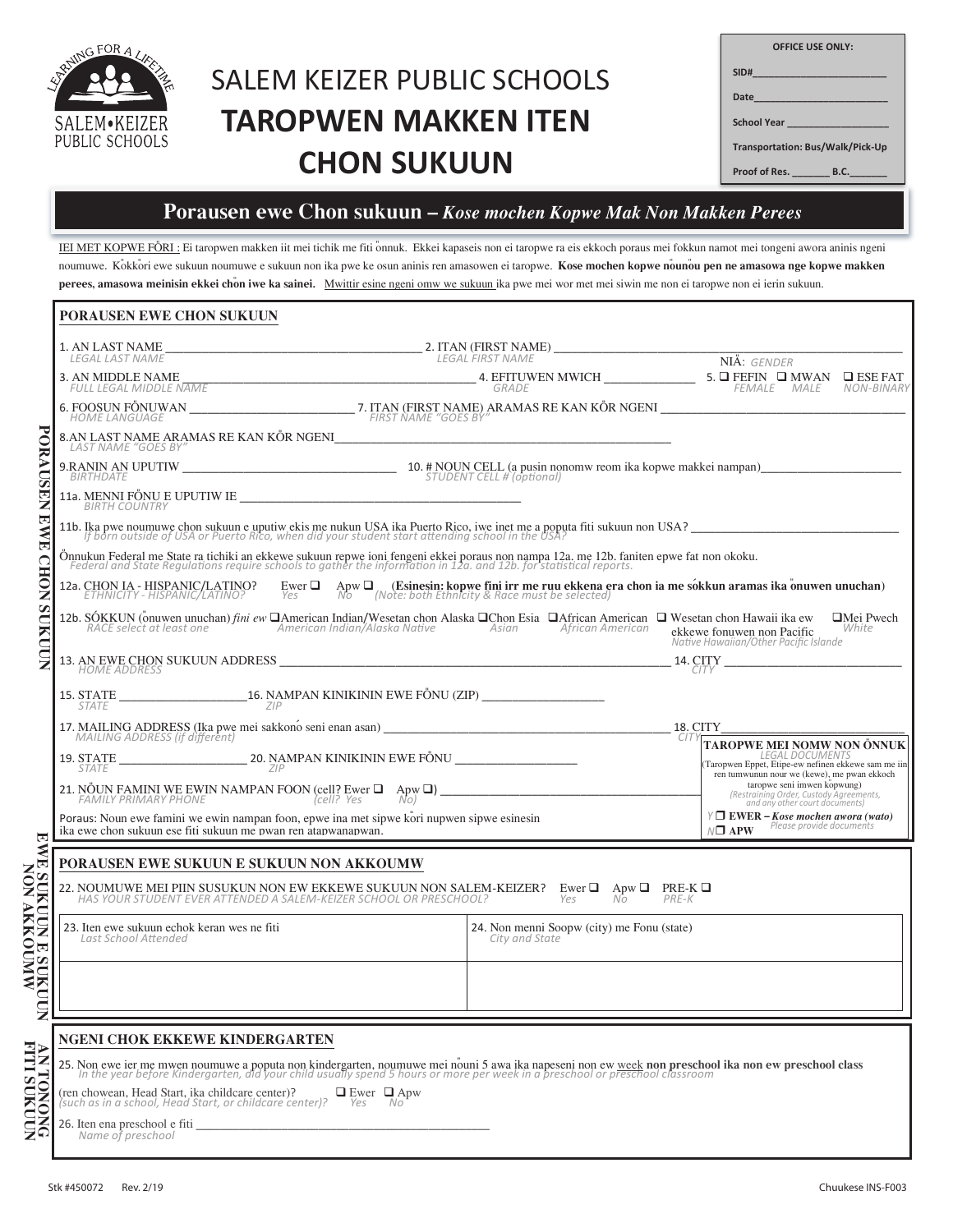| OFFICE USE ONLY: STUDENT ID # SCHOOL: SCHOOL: SCHOOL: STUDENT NAME:                                                                      |            |                                                      |                                                                                                                                                                                                                                                                                                                                |                                   |
|------------------------------------------------------------------------------------------------------------------------------------------|------------|------------------------------------------------------|--------------------------------------------------------------------------------------------------------------------------------------------------------------------------------------------------------------------------------------------------------------------------------------------------------------------------------|-----------------------------------|
|                                                                                                                                          |            |                                                      | PORAUSEN SAM ME IIN IKA EWE A WISEN TUMWUNU EWE CHON SUKUUN-Sipwe chok kori noumi kana nampa me email address ren poraus euche                                                                                                                                                                                                 |                                   |
|                                                                                                                                          |            |                                                      | SAM ME IIN/CHON TUMWUN: 27. MEI NONOMW REN EWE SEMIRIT: EWER Q APW Q (Ika apw, iwe makkei ena mailing address won #31; cheki ei pwor<br>ika ke mochen nouni kapin ena taropwe <b>□</b> )<br>PARENT/GUARDIAN: LIVING WITH STUDENT: Yes No (If no, provide mailing address on #31; check if you want copy of correspondence)     |                                   |
|                                                                                                                                          |            |                                                      | 28. THIN USAM UCHON TUMWUN UPWAN EOCH ME NUKUN EKKENAN: NOTHER: 28. THER:                                                                                                                                                                                                                                                      |                                   |
|                                                                                                                                          |            |                                                      |                                                                                                                                                                                                                                                                                                                                |                                   |
|                                                                                                                                          |            |                                                      | 31. MAILING ADDRESS $\frac{32. \text{CITY}}{CITY}$                                                                                                                                                                                                                                                                             |                                   |
| MAILING ADDRESS                                                                                                                          |            |                                                      |                                                                                                                                                                                                                                                                                                                                |                                   |
|                                                                                                                                          |            |                                                      | Cell phone?                                                                                                                                                                                                                                                                                                                    | Cell phone? $E \square A \square$ |
|                                                                                                                                          |            |                                                      |                                                                                                                                                                                                                                                                                                                                |                                   |
| 38. NONOMWUN NON SOUNFIU Mei akkangang iteitan? Ewer $\Box$ Apw $\Box$ Ossow? Ewer $\Box$ Apw $\Box$ Mullitary status<br>MILITARY STATUS |            |                                                      |                                                                                                                                                                                                                                                                                                                                |                                   |
| EMPLOYER                                                                                                                                 |            | JOB TITLE                                            |                                                                                                                                                                                                                                                                                                                                |                                   |
|                                                                                                                                          |            |                                                      |                                                                                                                                                                                                                                                                                                                                |                                   |
|                                                                                                                                          |            |                                                      | 43. Mei pwapwaiti an epwe volunteer? Ewer $\Box$ Apw $\Box$ 44. Mei mwumwuta an epwe churi ika foos ngeni ewe chon sukuun? Ewer $\Box$ Apw $\Box$ Interested in volunteering? Yes No                                                                                                                                           |                                   |
|                                                                                                                                          |            |                                                      |                                                                                                                                                                                                                                                                                                                                |                                   |
|                                                                                                                                          |            |                                                      | 45. A wisen tumwunu ika anamwu ewe chon sukuun? Ewer $\Box$ Apw $\Box$<br>Has custody of student?<br>SAM ME INORON TUMWUN: 47. MEI NONOMW REN EWE SEMIRIT: E $\Box$ A $\Box$ (Ika apw, iwe makkei ena mailing address won #51; cheki ei p<br>(If no, provide mailing address on #51; check if you want copy of correspondence) |                                   |
|                                                                                                                                          |            |                                                      | 48. CHIN USAM DCHON TUMWUN OPWAN OCH ME NUKUN EKKENAN: MOTHER FATHER SUARDIAN                                                                                                                                                                                                                                                  |                                   |
|                                                                                                                                          |            |                                                      | 49. AN LAST NAME $\overbrace{\begin{array}{c} \text{LAST NAME} \\ \text{LAST NAME} \end{array}}^{50}$ $\overbrace{\begin{array}{c} \text{STAN (FIRST NAME)} \\ \text{FIRST NAME} \end{array}}^{50}$                                                                                                                            |                                   |
|                                                                                                                                          |            |                                                      |                                                                                                                                                                                                                                                                                                                                |                                   |
|                                                                                                                                          |            |                                                      | 53. STATE 54. ZIP 55. FON SIPWE KORI AKKOUMW (ika pwe mei kono seni #21) Cell phone? EQ A Q                                                                                                                                                                                                                                    |                                   |
|                                                                                                                                          |            |                                                      |                                                                                                                                                                                                                                                                                                                                |                                   |
| 58. NONOMWUN NON SOUNFIU Mei akkangang iteitan? Ewer $\Box$ Apw $\Box$ Ossow? Ewer $\Box$ Apw $\Box$ MILITARY STATUS Active? Yes No      |            |                                                      |                                                                                                                                                                                                                                                                                                                                |                                   |
| EMPLOYER                                                                                                                                 |            | JOB TITLE                                            |                                                                                                                                                                                                                                                                                                                                |                                   |
| 61. ORUWEN NAMPAN FON _ SECONDARY PHONE                                                                                                  |            | $-62.$ NAMPAN FON NON AN ANGANG<br><b>WORK PHONE</b> |                                                                                                                                                                                                                                                                                                                                |                                   |
|                                                                                                                                          |            |                                                      | 63. Mei pwapwaiti an epwe volunteer? <b>Ewer <math>\Box</math></b> Apw $\Box$ 64. Mei mwumwu ngeni an epwe churi ika foos ngeni ewe chon sukuun? <b>Ewer <math>\Box</math> Apw <math>\Box</math></b> Interested in Volunteering? Yes No                                                                                        |                                   |
| Has custody of student?                                                                                                                  |            |                                                      | 65. A wisen tumwunu ika anamwu ewe chon sukuun? <b>Ewer <math>\Box</math> Apw <math>\Box</math></b> 66. Mei mwumwu ngeni an epwe angei ewe chon sukuun? <b>Ewer <math>\Box</math> Apw <math>\Box</math></b> Has custody of student?                                                                                            |                                   |
|                                                                                                                                          |            |                                                      | PWAN ION SIPWE CHURI IKA KÖRI FANSOUN ATAPWANAPWAN- Nupwen epwe fis ew osukosuk atapwanapwan, iwe sipwe akkoumw kori                                                                                                                                                                                                           |                                   |
|                                                                                                                                          |            |                                                      | ekkewe sam me iin ika chon tumwun mei mak iter non nan ewin kinikin asan. Ren omw watiw ekkei iit non ei kinikin ren kokkon atapwanapwan, ka mwutatai ekkei<br>aramas mei mak iter ar repwe etto angei noumuwe me non sukuun ika pwe sise tongeni siperuk ika tikeruk. Kose mochen kopwe makkei mwaren iten ruwemon aramas,    |                                   |
| epwe 18 ierir ika fen napeseni, ekkena ese mak iter non en kinikin an sam me iin asan.                                                   |            |                                                      | 67. IFAN NEFINAN NGENI EWE CHON SUKUUN <b>waxa kata ta kasan da kasan da kasan da kasan da kasan da kasan da kasa</b>                                                                                                                                                                                                          |                                   |
| RELATIONSHIP TO STUDENT                                                                                                                  |            |                                                      |                                                                                                                                                                                                                                                                                                                                |                                   |
| FIRST AND LAST NAME                                                                                                                      |            |                                                      |                                                                                                                                                                                                                                                                                                                                |                                   |
|                                                                                                                                          |            |                                                      |                                                                                                                                                                                                                                                                                                                                |                                   |
|                                                                                                                                          |            |                                                      |                                                                                                                                                                                                                                                                                                                                |                                   |
| FIRST AND LAST NAME                                                                                                                      |            |                                                      |                                                                                                                                                                                                                                                                                                                                |                                   |
| PRIMARY PHONE                                                                                                                            | WORK PHONE |                                                      | ADDITIONAL PHONE                                                                                                                                                                                                                                                                                                               |                                   |
| <b>RELATIONSHIP TO STUDENT</b>                                                                                                           |            |                                                      |                                                                                                                                                                                                                                                                                                                                |                                   |
| FIRST AND LAST NAME                                                                                                                      |            |                                                      |                                                                                                                                                                                                                                                                                                                                |                                   |
|                                                                                                                                          |            |                                                      |                                                                                                                                                                                                                                                                                                                                |                                   |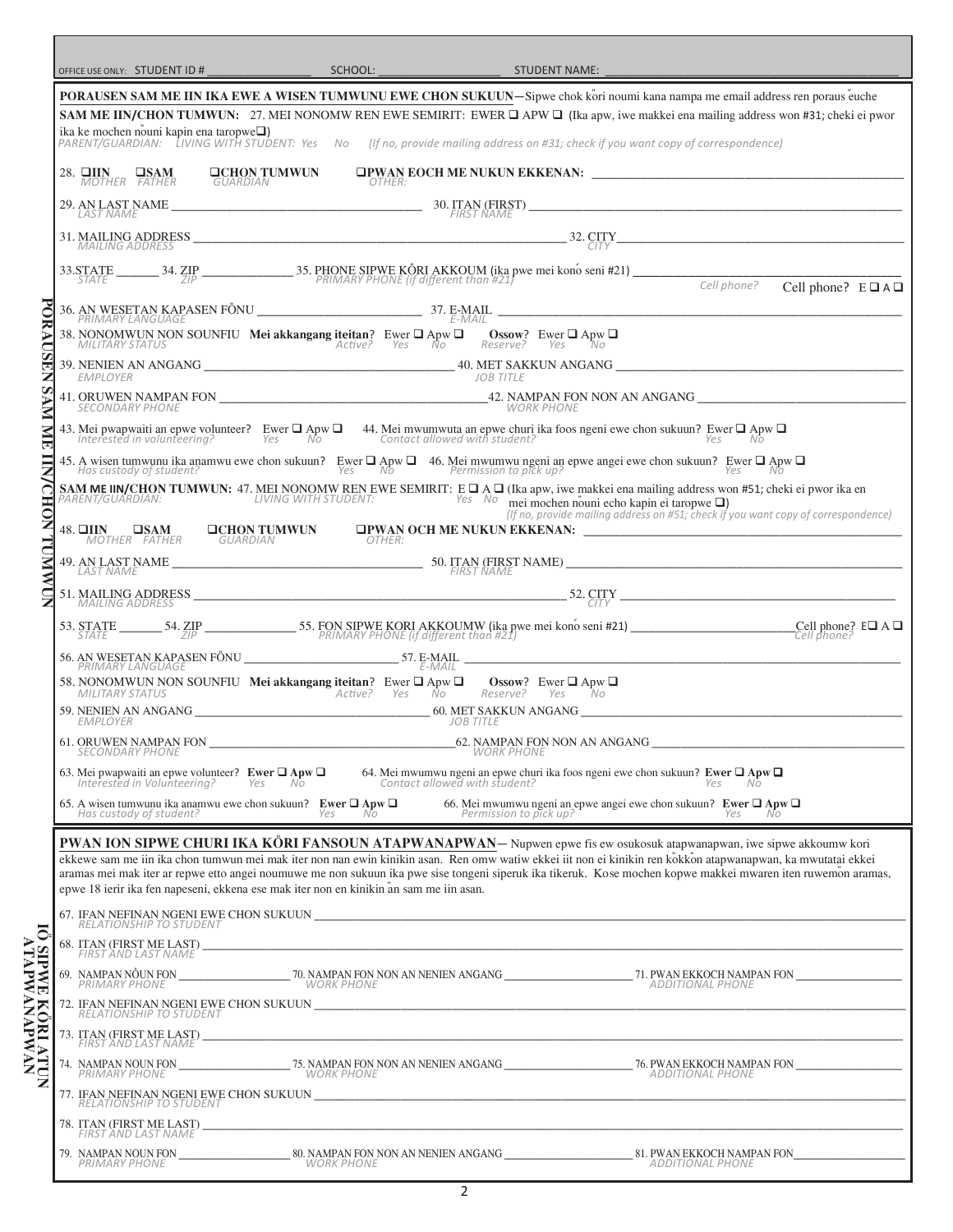| <b>OFFICE USE ONLY:</b> | STUDENT ID # | <b>SCHOOL:</b> | <b>STUDENT NAME:</b> |  |
|-------------------------|--------------|----------------|----------------------|--|
|-------------------------|--------------|----------------|----------------------|--|

|                                                                                                                                                                                                                                   | <b>PWIIN</b> — Makkei iten pwiin ewe chon sukuun iir mei sukuun non ekkewe sukuun non Salem Keizer.                                                                                                                              |                                  |                                        |  |  |
|-----------------------------------------------------------------------------------------------------------------------------------------------------------------------------------------------------------------------------------|----------------------------------------------------------------------------------------------------------------------------------------------------------------------------------------------------------------------------------|----------------------------------|----------------------------------------|--|--|
|                                                                                                                                                                                                                                   |                                                                                                                                                                                                                                  |                                  |                                        |  |  |
|                                                                                                                                                                                                                                   | 83. ITEN PWIIN (FIRST)<br>SIBLING FIRST NAME                                                                                                                                                                                     |                                  |                                        |  |  |
|                                                                                                                                                                                                                                   |                                                                                                                                                                                                                                  |                                  |                                        |  |  |
| <b>PWIIN</b>                                                                                                                                                                                                                      |                                                                                                                                                                                                                                  |                                  |                                        |  |  |
|                                                                                                                                                                                                                                   | 88. ITEN PWIIN (FIRST)<br>SIBLING FIRST NAME                                                                                                                                                                                     |                                  |                                        |  |  |
|                                                                                                                                                                                                                                   |                                                                                                                                                                                                                                  |                                  |                                        |  |  |
|                                                                                                                                                                                                                                   | SIBLING LAST NAME                                                                                                                                                                                                                |                                  |                                        |  |  |
|                                                                                                                                                                                                                                   | 93. ITEN PWIIN (FIRST)<br>SIBLING FIRST NAME                                                                                                                                                                                     |                                  |                                        |  |  |
|                                                                                                                                                                                                                                   | 94. IFAN NEFINAN NGENI EWE CHON SUKUUN _________________95. ITEN AN SUKUUN _____________________________96. EFITUWEN MWICH ____<br>RELATIONSHIP TO STUDENT                                                                       |                                  |                                        |  |  |
|                                                                                                                                                                                                                                   |                                                                                                                                                                                                                                  |                                  |                                        |  |  |
|                                                                                                                                                                                                                                   | <b>MANAW</b>                                                                                                                                                                                                                     |                                  |                                        |  |  |
| 97. Mei wor an ewe chon sukuun samaw mei tongeni epwe feiengaw ren? (Cheki "EWER" ren omw kopwe angei ena taropwe Pupil Medical Record) $\Box$ Ewer $\Box$ Apw Any health condition that may adversely affect student? (Check "YE |                                                                                                                                                                                                                                  |                                  |                                        |  |  |
| <b>MANAW</b>                                                                                                                                                                                                                      | 98. Mei wor health insurance mei kan moni an noumuwe epwe safei?<br>Is the student covered by health insurance?                                                                                                                  | $\Box$ Ewer $\Box$ Apw<br>Yes Nô |                                        |  |  |
|                                                                                                                                                                                                                                   | 99. Mei wor dental insurance mei kan moni an noumuwe epwe safei ngiin? □ Ewer □ Apw<br>Is the student covered by dental insurance?                                                                                               | Yes No                           |                                        |  |  |
|                                                                                                                                                                                                                                   |                                                                                                                                                                                                                                  |                                  |                                        |  |  |
|                                                                                                                                                                                                                                   | PORAUSEN EKKEWE ÓTÓÓT IKA PROKRAM                                                                                                                                                                                                |                                  |                                        |  |  |
|                                                                                                                                                                                                                                   | 100. Mei wor an noumw na Individualized Education plan (IEP) (ew prokram ika otóot mi anisi an noumuwe epwe tori met ekkewe epwe sine non an kaeo) iei?<br>Does your student have a current Individualized Education Plan (IEP)? |                                  | Ewer $\Box$<br>Apw $\Box$<br>Yes<br>Nō |  |  |
|                                                                                                                                                                                                                                   | 101. Noumwe mei nom won ewe prokram itan Section 504?<br>Does your student have a current Section 504 Plan?                                                                                                                      |                                  | Ewer $\Box$<br>Apw $\Box$<br>Nô<br>Yes |  |  |
| <b>0T00T0</b>                                                                                                                                                                                                                     | 102. Noumw na chon sukuun mei nomw non ewe prokram Talented and Gifted (TAG)?<br>Is your student in a Talented and Gifted (TAG) program?                                                                                         |                                  | Ewer $\Box$<br>Apw $\Box$<br>Yes<br>Nō |  |  |
|                                                                                                                                                                                                                                   |                                                                                                                                                                                                                                  |                                  |                                        |  |  |

103. Noumw na chon sukuun mei angei aninis non foosun Ingenes seni ew ekkewe prokram non English Learning?<br>Has your student been receiving English Learning services? 104. Mei wor ew fansoun non ekkewe unungat ier sia nukusokuru, en me omw na famini mei mwokut seni neni ngeni neni faniten angangen pekin foon maan me ira, ren chowean for penieita, angangen non cannery, atake, kinikin, attaw me pwan sakkun me sakkun?<br>Has your family moved, for any period of time, in the last three (3) years to work in agriculture-related  $Y$ es No *Has your student been receiving English Learning services? Yes No Has your family moved, for any period of time, in the last three (3) years to work in agriculture-related Yes No*

**MWUMWUTA / NEMENEM**—Sia tungor omw kopwe katon ena *District parent* and *Student handbook* omw kopwe katon ekkena poraus mei kan katou iteiten ier faniten no<sup>v</sup>un chon angang nampa, me novun chon sukuun taropwen sukuun, Katonong non Pekin Sounfiu, me Tumwunun Chon Sukuun me ar Pwuung.

\* Me fan oÕnnukun mwuun me pwungun sukuun, ewe kinikinin sukuun mei tongeni an epwe wauu porausen emon chon sukuun nge esapw pwan angei mwumwuta seni sam me iin: Iten ewe chon sukuun, ewe urumwot mei choni, choun me taman chon ewe kumien urumwot, degree, honors, niffang, met e kaeo ngeni, ranin an fiti sukuun, me ewe sukuun mei keran fiti. **Ika pwe kose mochen are tipe ew ngeni an epwe touu ekkei poraus, iwe kopwe makkei echo noumw taropwen tungor ngeni ewe sukuun. Taropwen tungor epwe kawor iteiten ier ren ei wewe.**

\* Sasingin chon sukuun kewe a chok nounou non ekkewe yearbook, poraus, websites, me pwan touu faniten ekkoch pekin sukuun. **Ika pwe kose mochen an epwe touu sasingin noumuwe ika aea ren ekkei popun me pwan nomw won news, iwe kopwe esinesin ngeni omw we sukuun pwe kopwe wanong noumw taropwen tungor faniten ena wewe.** 

\* Mei mwumwu ngeni chon sukuun meinisin ar repwe aÕeaÕ ar kewe email mei kawor seni ei kinikin. **Ika pwe kose tipe ew ngeni ika mochen an noumuwe epwe aÕeaÕ ewe email seni ewe kinikin, sia tungor omw kopwe esinesin ngeni omw we sukuun pwe kopwe wanong noumw taropwen tungor.**

#### **NGENI CHOK EKKEWE HIGH SCHOOL**

*work, such as lumber, canneries, farm labor, harvesting, fishing, etc.?*

105. Ngang use mochen pwe iten neiwe, an address, me nampan noun fon epwe tou ngeni: ❑ Chon katonong ion epwe sounfiu ❑ Chon katonong non College Ekkewe sukuun non Salem-Keizer, ra fori pwungun ewe onnukun Oregon (Oregon revised Statute 326.565) mei onnuku pwe nupwen epwe wor tungorun, iwe ekkewe kinikin repwe wauu iit, address me nampan noun ekkewe chon sukuunen high school ra junior me senior nampan phone ngeni ekkewe chon katonong io epwe sounfiu, college me university, En mei tongeni "fini kosapw pachonong". Ren an epwe pwonuta omw kopwe touu, kopwe cheki ew me nein kana pwor asan ika fen cheki me ruu.